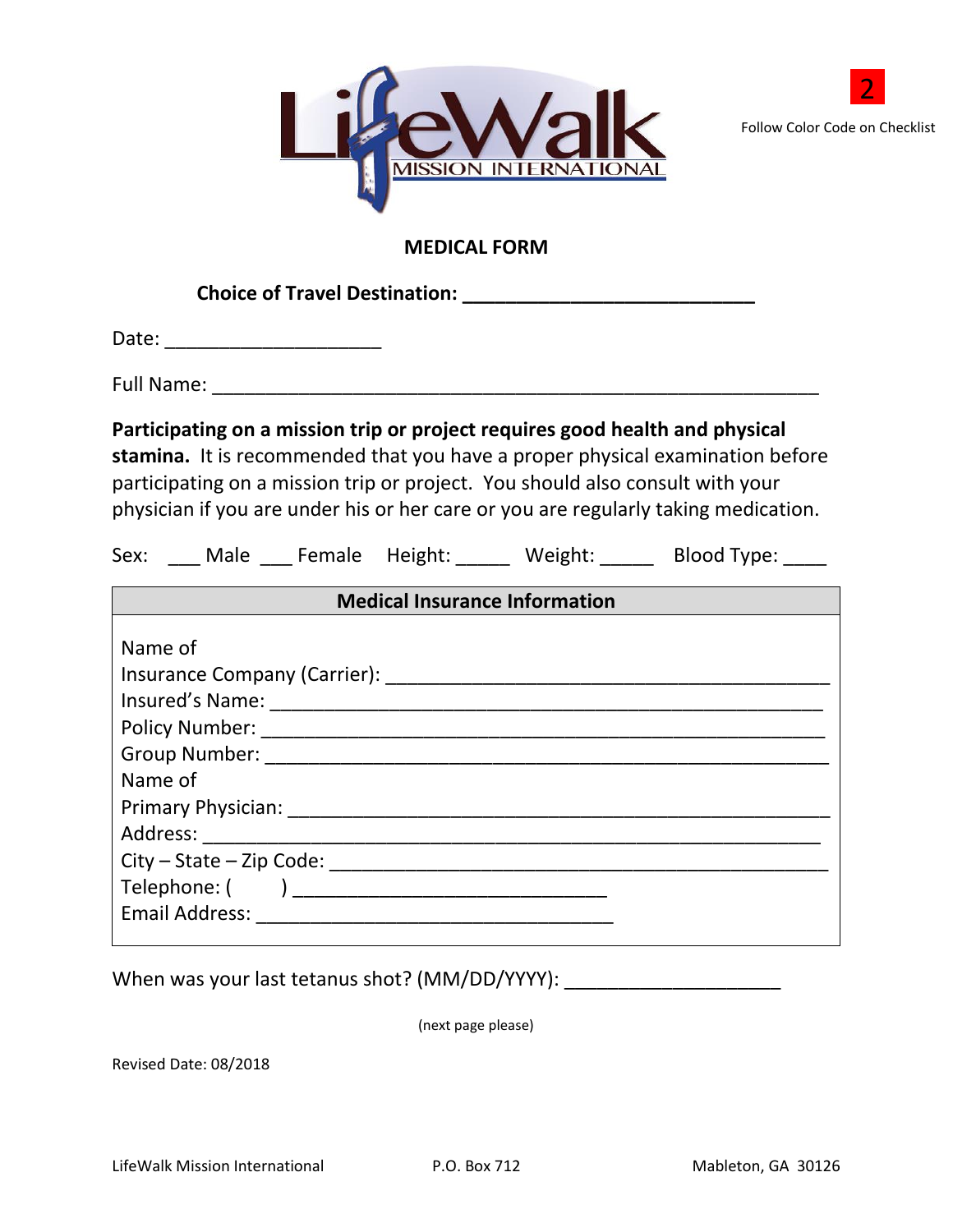LifeWalk Mission International Team Member Medical Form Page 2

Are you currently seeing a counselor or therapist? \_\_\_ Yes \_\_\_ No

List all current prescriptions and dosage levels:

| Dosage Amt./Level: |
|--------------------|
| Dosage Amt./Level: |
| Dosage Amt./Level: |

List all drugs and medications to which you are allergic:

| <b>.</b> |  |
|----------|--|
| ∽<br>ັ   |  |

Any dietary restrictions, food allergies or convictions regarding types of food? If so, please list below:

\_\_\_\_\_\_\_\_\_\_\_\_\_\_\_\_\_\_\_\_\_\_\_\_\_\_\_\_\_\_\_\_\_\_\_\_\_\_\_\_\_\_\_\_\_\_\_\_\_\_\_\_\_\_\_\_\_\_\_\_\_\_\_\_\_\_\_

\_\_\_\_\_\_\_\_\_\_\_\_\_\_\_\_\_\_\_\_\_\_\_\_\_\_\_\_\_\_\_\_\_\_\_\_\_\_\_\_\_\_\_\_\_\_\_\_\_\_\_\_\_\_\_\_\_\_\_\_\_\_\_\_\_\_\_

\_\_\_\_\_\_\_\_\_\_\_\_\_\_\_\_\_\_\_\_\_\_\_\_\_\_\_\_\_\_\_\_\_\_\_\_\_\_\_\_\_\_\_\_\_\_\_\_\_\_\_\_\_\_\_\_\_\_\_\_\_\_\_\_\_\_\_

| Do you have any communicable disease?      | Yes | Nο |  |
|--------------------------------------------|-----|----|--|
| Do you have any chest, back or joint pain? | Yes | N۵ |  |

| Do you have any limitations to strenuous physical work? | <b>Property</b> | - No |
|---------------------------------------------------------|-----------------|------|
|                                                         |                 |      |

(next page please)

Revised Date: 08/2018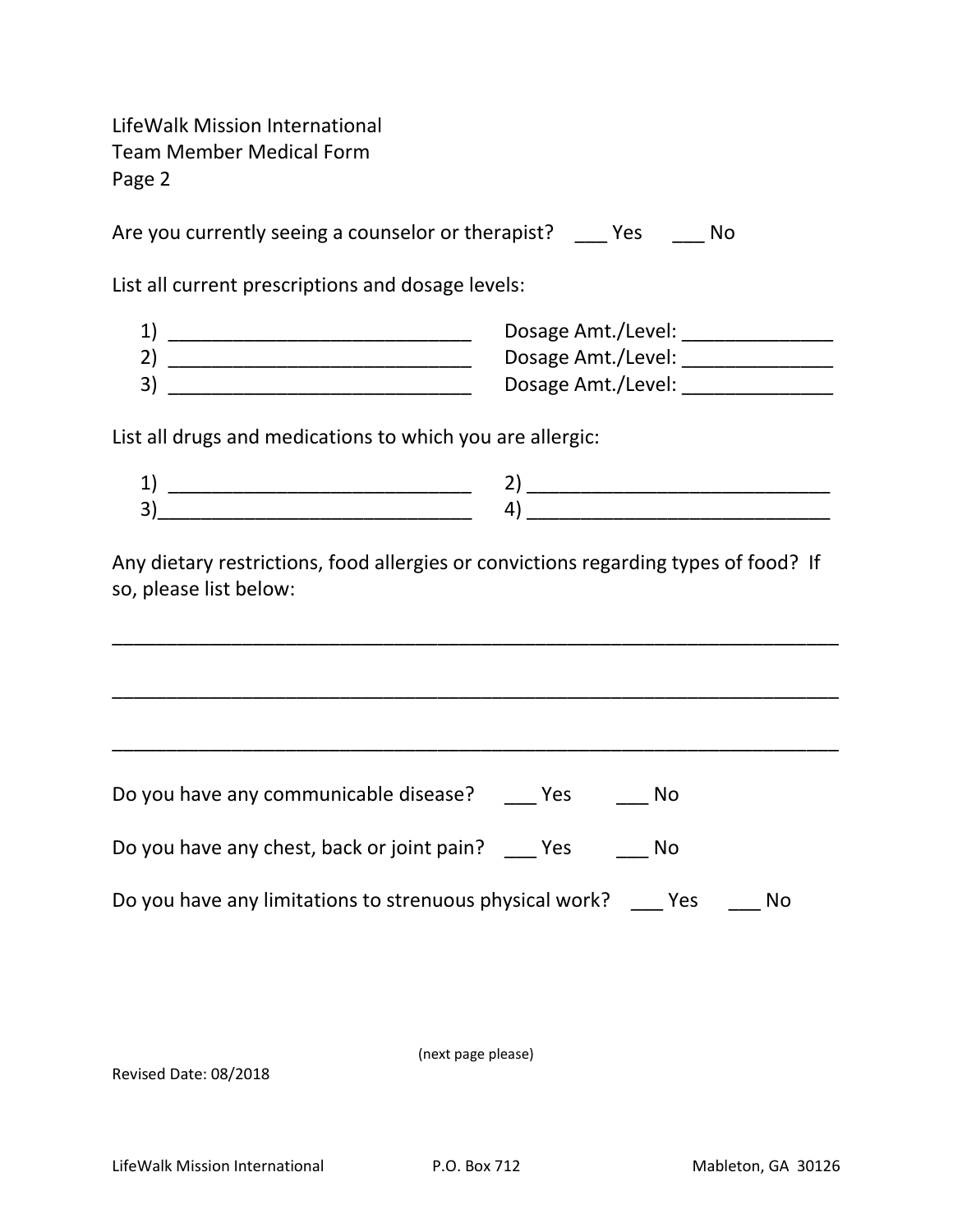LifeWalk Mission International Team Member Medical Form Page 3

Do you have any condition which might affect your ability to fully function as a Missionary on this trip? (i.e. fear of flying, depression, anxiety, sleeping disorders, etc.)

\_\_\_\_\_\_\_\_\_\_\_\_\_\_\_\_\_\_\_\_\_\_\_\_\_\_\_\_\_\_\_\_\_\_\_\_\_\_\_\_\_\_\_\_\_\_\_\_\_\_\_\_\_\_\_\_\_\_\_\_\_\_\_\_\_\_\_

\_\_\_\_\_\_\_\_\_\_\_\_\_\_\_\_\_\_\_\_\_\_\_\_\_\_\_\_\_\_\_\_\_\_\_\_\_\_\_\_\_\_\_\_\_\_\_\_\_\_\_\_\_\_\_\_\_\_\_\_\_\_\_\_\_\_\_

Do you have or have you ever had:

| () Fainting Spells                          | () Heart Problems       | () Diabetes                |
|---------------------------------------------|-------------------------|----------------------------|
| () Seizures                                 | () Eating Disorders     | () Respiratory problems    |
| () Nervous Breakdown () Mental Problems     |                         | $( )$ Asthma               |
| () Allergies                                | () Hearing Difficulties | () High/Low Blood Pressure |
| () Breathing Problems () Digestive Problems |                         | () Frequent Headaches      |

\_\_\_\_\_\_\_\_\_\_\_\_\_\_\_\_\_\_\_\_\_\_\_\_\_\_\_\_\_\_\_\_\_\_\_\_\_\_\_\_\_\_\_\_\_\_\_\_\_\_\_\_\_\_\_\_\_\_\_\_\_\_\_\_\_\_\_

\_\_\_\_\_\_\_\_\_\_\_\_\_\_\_\_\_\_\_\_\_\_\_\_\_\_\_\_\_\_\_\_\_\_\_\_\_\_\_\_\_\_\_\_\_\_\_\_\_\_\_\_\_\_\_\_\_\_\_\_\_\_\_\_\_\_\_

\_\_\_\_\_\_\_\_\_\_\_\_\_\_\_\_\_\_\_\_\_\_\_\_\_\_\_\_\_\_\_\_\_\_\_\_\_\_\_\_\_\_\_\_\_\_\_\_\_\_\_\_\_\_\_\_\_\_\_\_\_\_\_\_\_\_\_

Do you currently have any uncontrollable situations in one or more of the following?

- ( ) Excessive Drinking/Alcohol ( ) Illegal Drugs
- ( ) Smoking Tobacco

If yes, please explain:

(next page please)

Revised Date: 08/2018